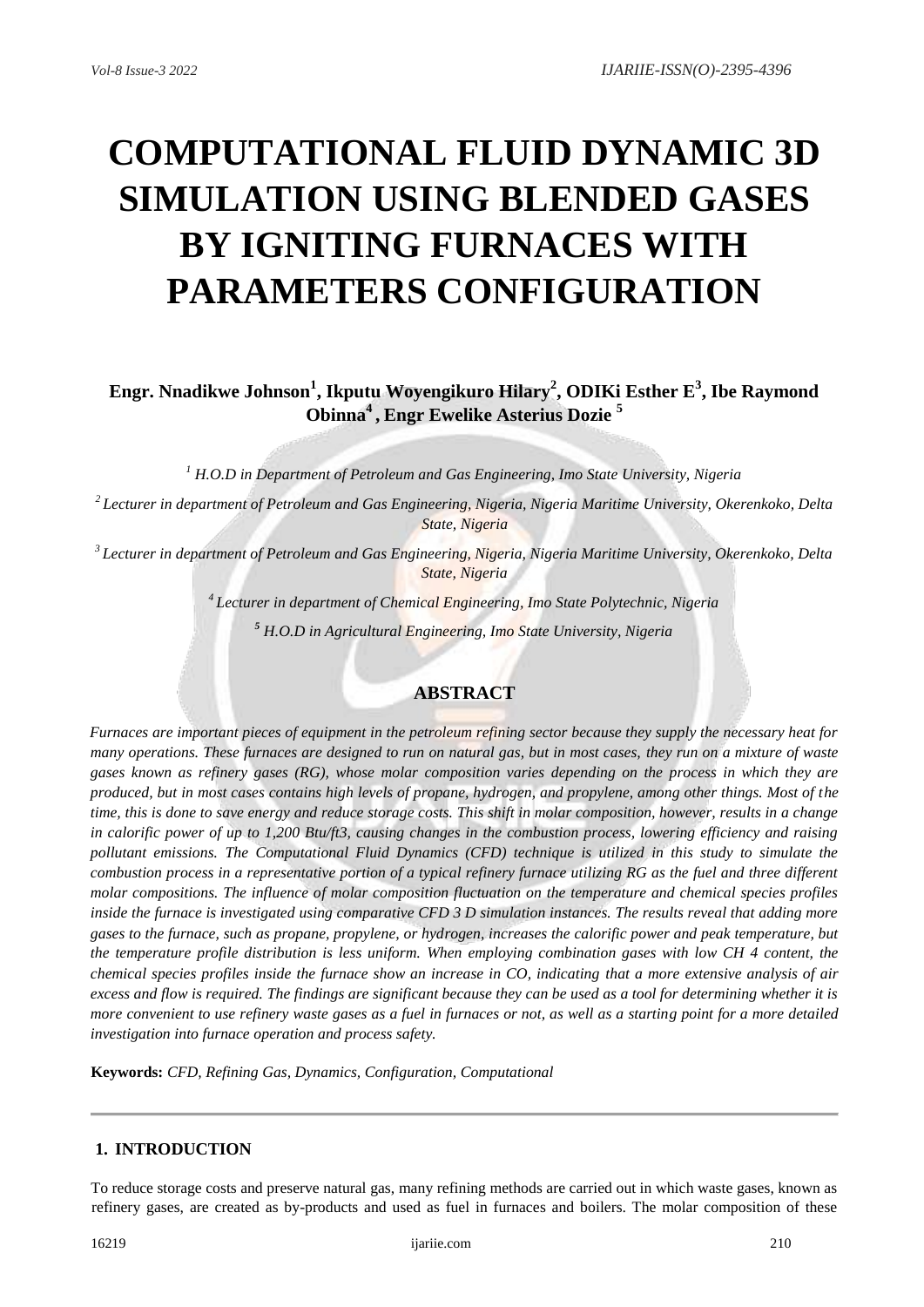refinery gases, on the other hand, varies substantially depending on the unit in which they are produced, resulting in variations in their calorific power.

The combustion process involves several disciplines that are closely related, including as thermodynamics, kinetics, and transport phenomena. The fundamental equations of mass, momentum, and energy conservation can be used to express these events quantitatively (Gentile et al., 2016). However, when there is turbulent flow, these equations, when paired with the supplementary equations, can only be solved analytically in extremely simple cases. As evidenced by several studies published in the literature on modeling and simulation of combustion processes in typical industrial furnaces using CFD, the application of the Computational Fluid Dynamics (CFD) technique has proven to be a very useful tool for providing valuable information about furnace operating processes.

Stefanidis et al. (2006) used computational fluid dynamics (CFD) to simulate the combustion process in a cracking furnace and evaluate the implications of several combustion models. Flow, temperature, and concentration profiles of chemical species were calculated in the combustion chamber of an industrial cracking furnace using two combustion models: The Eddy Dissipation Concept with full reaction kinetics and The Eddy Break Up Model with simplified reaction kinetics. They argue that in cracking furnaces, more advanced combustion models, such as the Eddy Dissipation Concept with exact reaction kinetics, should be used.

Aminian et al. (2010) used CFD to evaluate temperature and flow characteristics in an alternative industrial cracking furnace design. In the study, they used the RNG model k- to model turbulence, the P1 and DO models to model radiation, and the Eddy Dissipation Model to model combustion. The P1 and DO models for solving the radiation transfer equation and the Eddy Dissipation Model for combustion in industrial cracking furnaces were found to be suitable. A different design was also simulated to see if it could improve combustion gas recirculation and temperature distribution within the furnace.

Others used CFD to model and simulate combustion processes in furnaces, getting flow profiles, temperature, and species concentrations using known-composition fuels. For the CFD modeling of a refining vacuum furnace, Li et al. (2015) used a fixed composition of methane as fuel, although there are few studies in the literature that use fuels with variable calorific content and power. Using a three-dimensional CFD simulation, the goal of this simulation is to investigate the effects of using different composition and calorific power fuels in the combustion process in industrial furnaces. This may be performed by analyzing and comparing the temperature and CO mass fraction contours obtained from various simulated furnace scenarios. Cala et al. (2013) explored the effect of composition variability on combustion process characteristics such as the Wobbe Index, efficiency, and adiabatic flame temperature. The findings showed that a variety of chemical compositions of refinery gases might be identified to increase efficiency.

However, other factors such as temperature behavior inside the furnace must be investigated in order to reduce or even avoid overheating and corrosion issues. Temperature profiles derived from a CFD simulation, as well as pollution emissions, can be used to investigate this issue. As a result, this study looks into the effect of changing chemical composition on temperature and CO mass fraction profiles. Because the purpose at this point in the study is to use a simplified model (i.e., simplified geometry and burner) as a starting point for the entire investigation, the model is confined. In their studies, several authors in the literature use simplified geometry models. This is demonstrated in the study by (Iancu et al., 2017), which uses a simplified 2D geometry and burner design for a CFD simulation of the combustion process in a furnace. In the next stage of this project, a more complex geometry and burner will be investigated. The goal of this paper is to present preliminary interesting results that can be used as a starting point for future studies on improving furnace efficiency and lowering pollutant emissions.

## **2. FURNACE CHARACTERISTICS**

The furnace under investigation is a non-premixed cylindrical kind with a burner in the floor, which means the fuel and air inlets are separated and it is adiabatic. Because of the furnace's symmetry, only half of the whole geometry needs to be modeled. Figure 1 shows the geometrical dimensions of the simulation, which was run in the commercial code ANSYS FLUENT. The air and gas entry fluxes, which are 1.682 kg/s and 0.0974 kg/s, respectively, as well as the proportions of the gas mixtures mentioned in Table 1, are determined by the boundary conditions. Because the furnace is cylindrical and symmetric, only half of it needs to be simulated, lowering computational costs dramatically. The air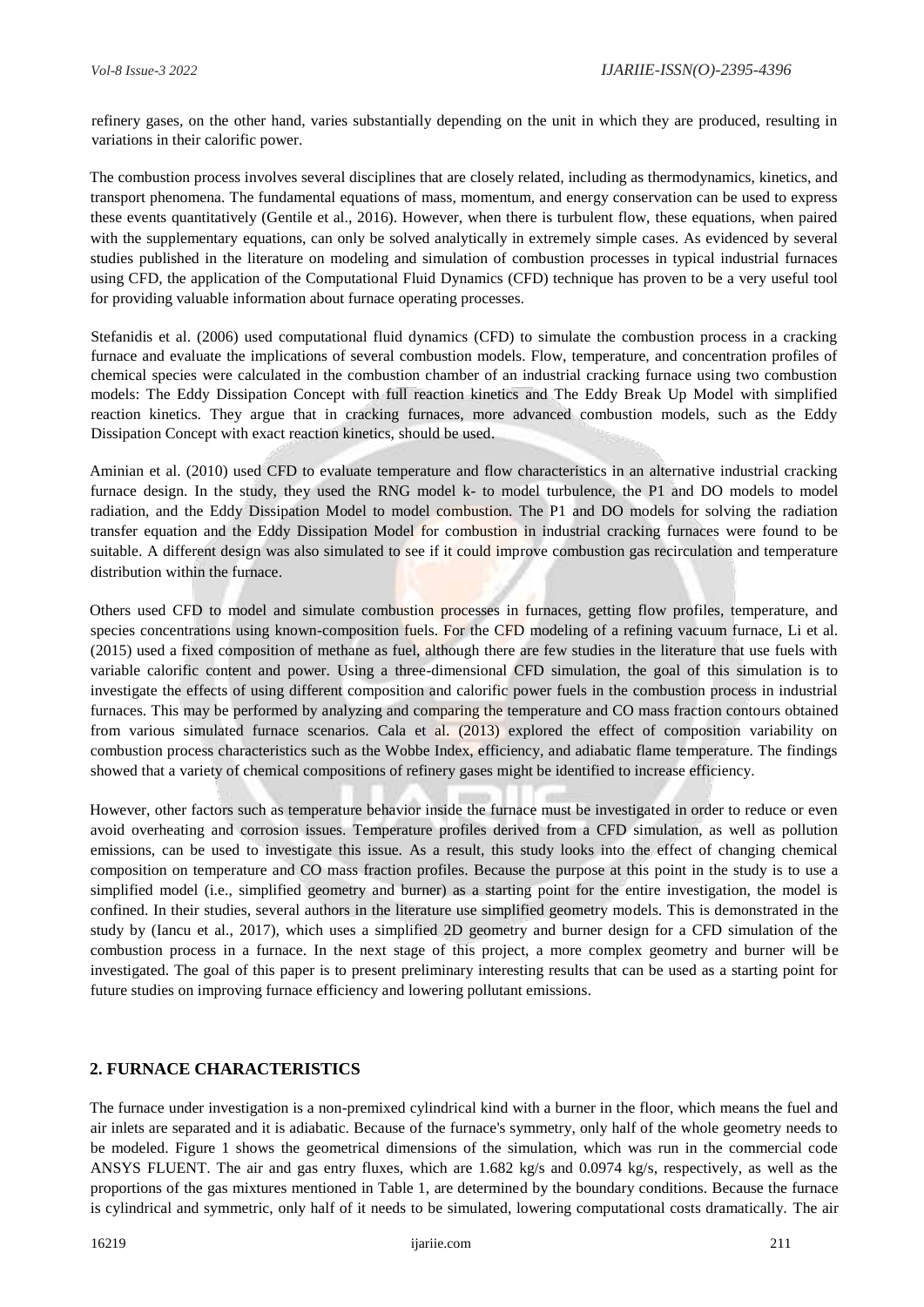and fuel temperatures are 300 K at both inlets, the Fuel Stream Rich Flammability Limit is 0.06, and the air surplus is 10% in all cases. For pressure-velocity coupling, the SIMPLE method was employed, and for equation discretization, the first order UPWIND method was used. There are 800,000 elements in the computational mesh.

Figure 2 shows a zoomed-in part of the burner, which has two simple circular air and gas inlets. The air intake measures 1.6 meters in diameter, while the gas inlet measures 0.08 meters. Due to the demand for air flow in this type of combustion, the gas inlet is situated in the center of the air inlet, which is larger in size.

# **3. MATHEMATICAL MODELS**

The mathematical models required to perform the simulation are based on the basic equations of mass, motion, energy, and chemical species conservation. This means that a turbulence model, a combustion model, and a radiation model must all be chosen before constructing a furnace simulation using CFD. There are a variety of CFD models available, and the simulation case object of study determines which one to use. For further information on the mathematical model, see (DazMateus and Castro-Gualdrón., 2011).



*Figure 2: Burner zoom of the furnace object of study* 

 $1.6m$ 

 $D = 0.08m$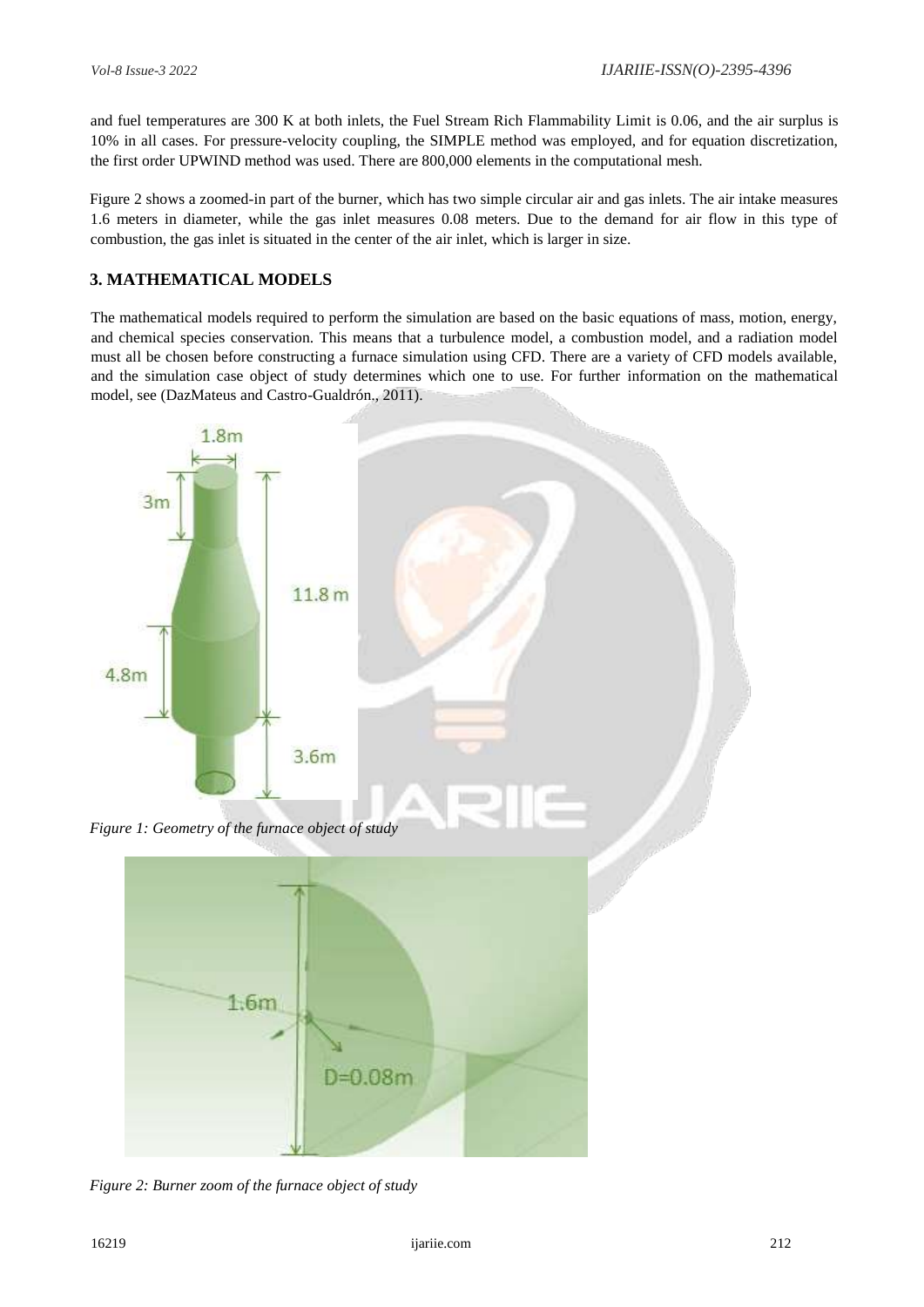#### **3.1 Turbulence model**

The turbulence model utilized in this study is the conventional k-model, which has two equations: one for k (kinetic energy) and another for k (kinetic energy) (dissipation of kinetic-turbulent energy). Because it is adaptable to a wide range of applications, this is the most often used turbulence model.

#### **3.2 Combustion model**

In this case, the "PDF Mixture Fraction" model is the most usually used. By combining two equations, one for the average mixing fraction and the other for the variation of the average mixing fraction, this model depicts species mobility.

#### **3.3 Radiation model**

Radiation contributes for more than 80% of heat transfer in the radiant zone of the furnace (Li et al., 2015). To depict this phenomenon, a radiation model must be chosen. Because it is the most robust model available and covers the widest range of optical thickness, the Discrete Ordinate Model (DOM) was chosen in this case.

In addition, the effect of flue gases on radiation, particularly water vapor and CO2, must be taken into account. The emissivity of various gases is calculated using the weighted sum of gray gases model (WSGGM).

## **4. RESULTS**

The effect of employing gases of varying composition for combustion in industrial furnaces was investigated in this work using a three-dimensional simulation using CFD, for which three instances were simulated using gas mixtures of varying composition, as indicated in Table 1.

The temperature profiles and CO mass fractions generated by the industrial furnace CFD simulation were examined to learn and conclude significant aspects about the combustion process utilizing the three gas combinations listed in Table 1.

|                 | Component Natural gas (%) Mixture 1<br>$(\% )$ |                  | Mixture 2<br>(%) |  |
|-----------------|------------------------------------------------|------------------|------------------|--|
| CH <sub>4</sub> | $100\,$                                        | 55               | 25               |  |
| C2H6            | $\boldsymbol{0}$                               | 10               | $\bf 8$          |  |
| C3H8            | $\boldsymbol{0}$                               | $\boldsymbol{0}$ | 25               |  |
| C4H10           | $\boldsymbol{0}$                               | $\overline{4}$   | $10\,$           |  |
| C2H4            | $\boldsymbol{0}$                               | 5                | $10\,$           |  |
| C3H6            | $\boldsymbol{0}$                               | $\overline{2}$   | 5                |  |
| $H_2S$          | $\boldsymbol{0}$                               | $\overline{4}$   | $\overline{2}$   |  |
| H <sub>2</sub>  | $\boldsymbol{0}$                               | $20\,$           | 15               |  |
| Inferior        |                                                |                  |                  |  |

|  | Table 1: Compositions of the mixture gases used in the 3 simulation cases |
|--|---------------------------------------------------------------------------|
|--|---------------------------------------------------------------------------|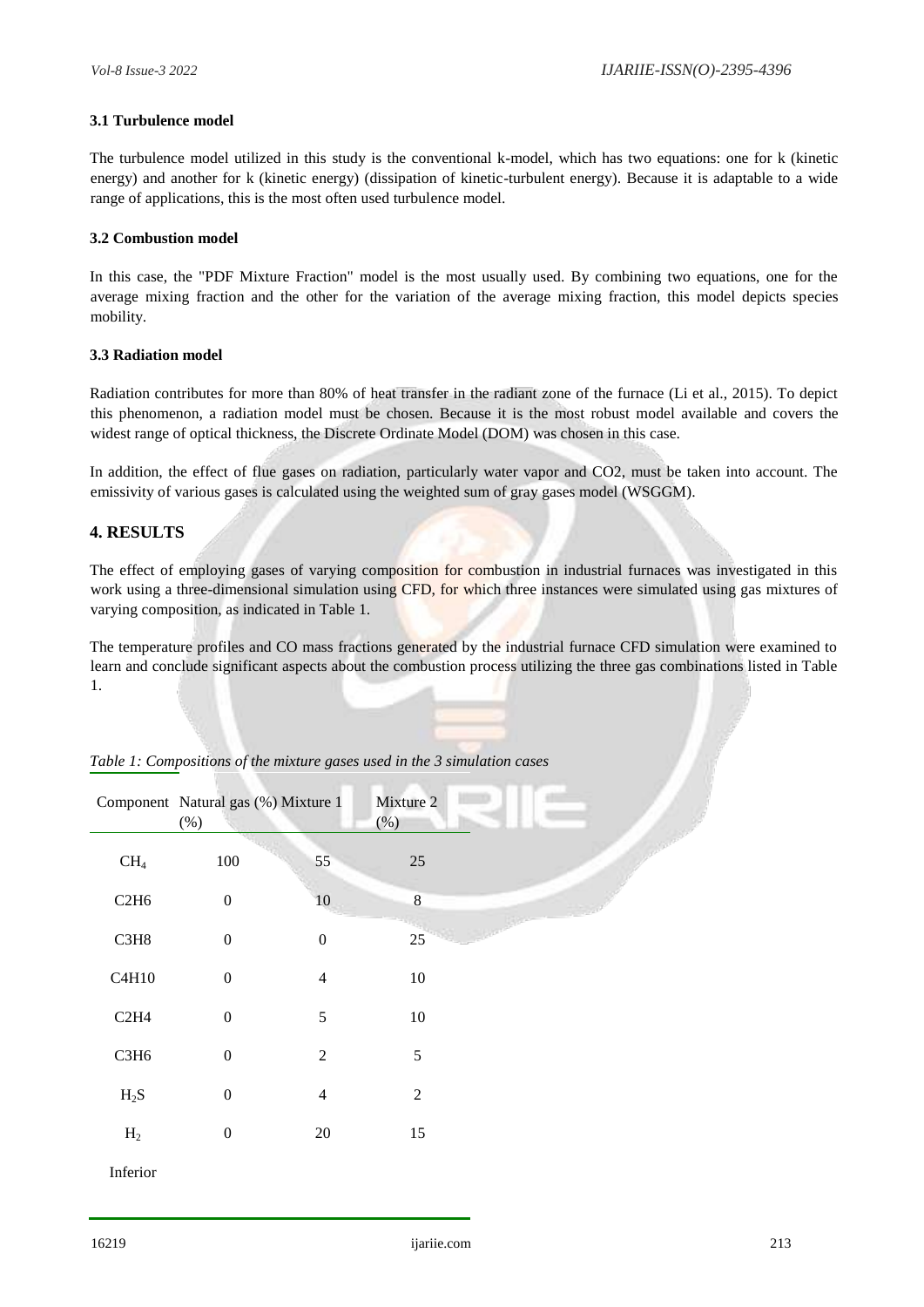| Calorific    | 983 | 955 | 1530 |
|--------------|-----|-----|------|
| Power        |     |     |      |
| $(Btu/ft^3)$ |     |     |      |

Figure 3 shows the temperature profiles within the furnace as a result of the three simulation scenarios using natural gas, mixture 1, and mixture 2. The simulation involving natural gas serves as the foundation or ideal example for examining the impact of chemical composition changes. From the center to the chimney, a consistent pattern of heat dispersion can be seen. In the second simulation, the temperature profile created by mixture 1 differs from the profile created by natural gas.

In this circumstance, the radiating zone (half) of the furnace has a higher temperature uniformity, implying that the furnace's central zone heats up faster than the chimney. This is due to the presence of additional gas mixture components such as ethane, propane, and hydrogen. In the third case, where there are more heated zones, the same thing happens. More hot spots form inside the furnace when the methane concentration of the fuel decreases and the calorific value rises due to the presence of other components.

Figure 4 shows the trends of CO content in the furnace when using natural gas, mixtures 1 and 2. The molar concentration of CO inside the furnace is concentrated at the burner's exit, according to this data, and expands as the molar proportion of CH4 decreases. This means that if the fuel contains a higher concentration of CH4, the molar proportion of CO decreases because natural gas combustion is more efficient, i.e. complete combustion. The second and third case simulations demonstrate a higher CO content within the furnace, indicating that the combustion is incomplete and that a more detailed analysis with further air and flow adjustments is needed to improve the process' efficiency. The next step in this research will be to conduct a mesh analysis to establish the suitable size and alter the air surplus to improve the efficiency of combustion using gas mixes. It will also look into the effect of employing these gases on the efficiency of the furnace.





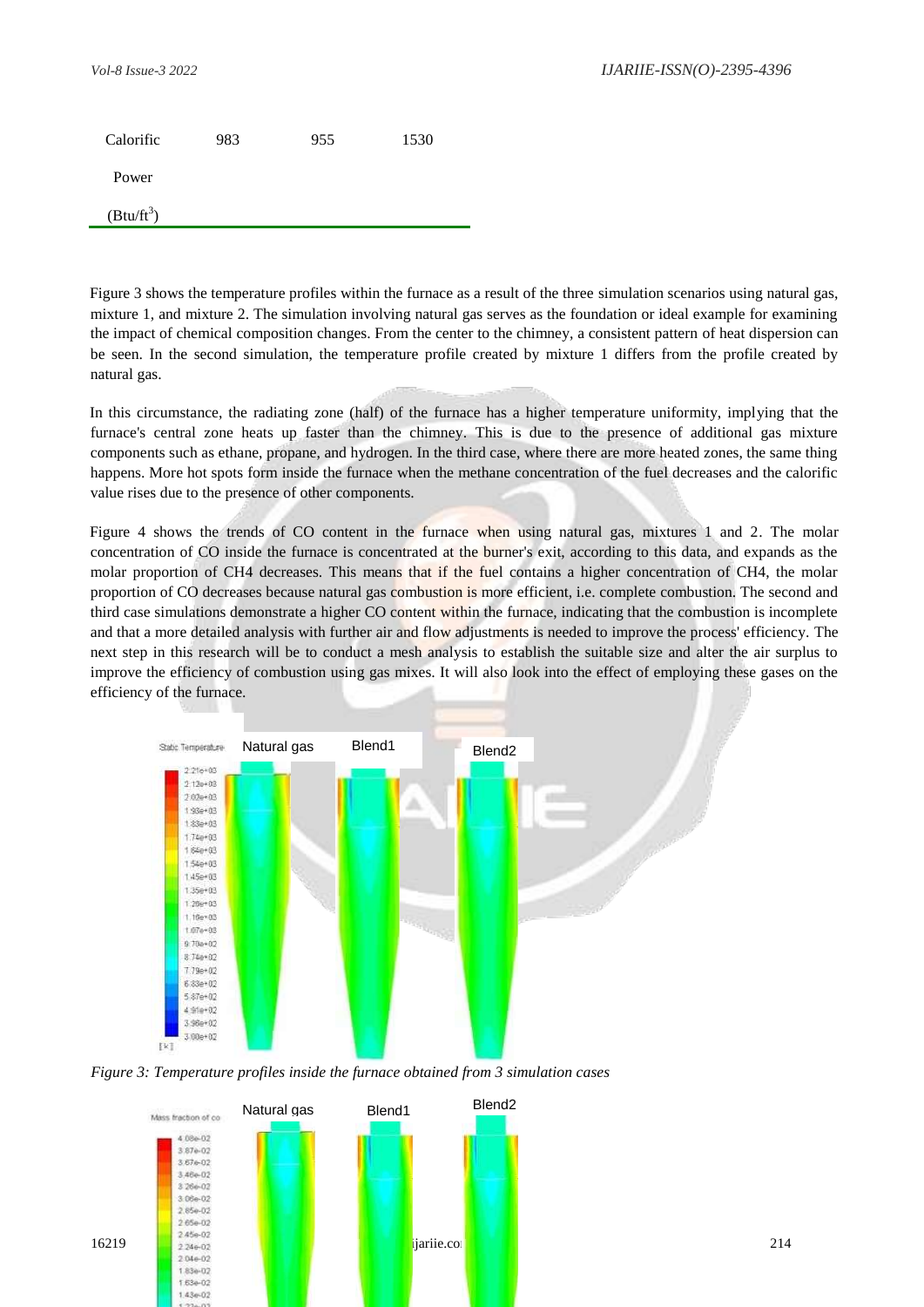*Figure 4: Profile of CO mass fraction inside the furnace obtained from 3 simulation cases* 

## **5. CONCLUSIONS**

Utilizing three-dimensional simulation in CFD, the effect of using a mixture of gases with variable composition in the combustion process of industrial furnaces was investigated. Temperature and CO mass fraction profiles were taken inside the furnace. The simulation with less natural gas shows less heat dispersion, i.e. fewer hot zones in the furnace's central zone, and the CO mass fraction distribution also reduces, indicating that combustion is complete. However, with mixes 1 and 2, the combustion is incomplete, resulting in the production of additional CO; the CO mass fraction increased from 1.02e-02 to 2.85e-02, showing that the combustion is inefficient and has to be modified. As a result, when using mixtures of gases with varying compositions, a more thorough assessment of air excess and fuel flow is required. The next step in this investigation will be to test a more complex geometry (cabintype furnace), a grid independence research, NOx emissions analysis (post-process), and data validation to see which ranges of refinery gas calorific power work best in furnaces.

#### **ACKNOWLEDGEMENT**

The authors would like to acknowledge the centre for energy resources and refining technology at Imo State University, Owerri, Nigeria for their technical support, especially providing access to their own software application.

## **REFERENCES**

- Aminian J., Shahhosseini SH., Bayat M., 2010, Investigation of temperature and flow fields in an alternative design of industrial cracking furnaces using CFD. Iranian Journal of Chemical Engineering, 7(3), 61–73.
- Cala, O. M., Meriño, L., Kafarov, V., Saavedra, J., 2013, Effect of the composition of the refinery gas on the characteristics of the combustion process. Revista Ingenierías Universidad de Medellín; 12, (23), 101-112.
- Cala Parra, OM., 2014, Determination of an energy efficiency index for combustion processes of gas mixtures in refinery, M.sc Thesis. Universidad Industrial de Santander, Bucaramanga, Colombia. (In Spanish).
- Díaz-Mateus, F.A., Castro-Gualdrón, J.A., 2011, CFD Technique to Calculate Tube Skin Peak Temperatures in Refinery Furnaces. CT&F - Ciencia, Tecnología y Futuro, 4, 73–88.
- Gentile, G., Debiagi, P., Cuoci, A., Frassoldati, A., Faravelli, T., Ranzi, E., 2016, A CFD model for biomass flamecombustion analysis, Chemical Engineering Transactions. 50, 49-54
- Li, X., Zhang, L., Sun, Y., Jiang, B., Li, X., Wang, J., 2015, Numerical simulation of the flue gas side of refining vacuum furnace using CFD. Chemical Engineering Science, 123, 70–80.
- Stefanidis, G. D., Merci, B., Heynderickx, G. J., Marin, G. B., 2006, CFD Simulations of Steam Cracking Furnaces Using Detailed Combustion Mechanisms. Computers & Chemical Engineering, 30(4), 635–649.